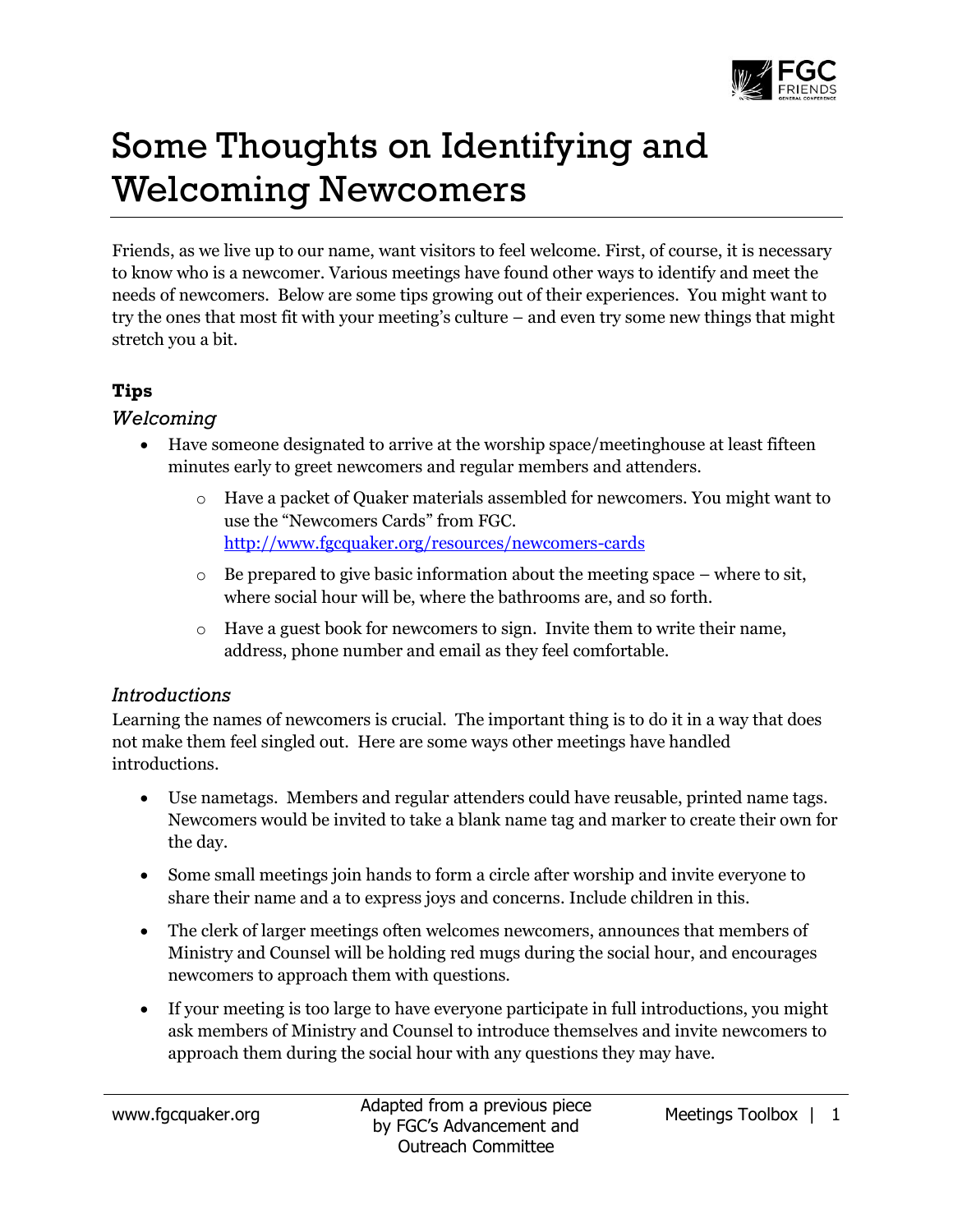

- Invite Friends seated on the left and right of newcomers to take the responsibility for introducing them at the appropriate time.
- Have your welcomers learn newcomers' names at the door and introduce them at the appropriate time

#### *Social Time*

A social time after meeting can be especially tricky for newcomers. Forego the chance to only visit with Friends and/or conduct some quick business. Rather, use this opportunity to connect with visitors.

- Welcome newcomers and ask them if they have any questions about Quakers
- Speak to them about their interests and then introduce them to others in the meeting who share that interest.
- If they enjoyed the worship, specifically invite them to return for worship again.
- Invite newcomers to an upcoming meeting event, such as an adult study class or social gathering.

## *Follow-up*

During the week following a visit, send a letter or email thanking the newcomers for coming to meeting and invite them to return. Your group will want to assign this responsibility to a specific person, group of people or committee.

When newcomers do return, make certain to let them know that you are happy to see them again.

There are many ways to make newcomers feel at home. Think of ways that your meeting can authentically welcome visitors in a way that includes them, instead of singling them out in manner that suggests they don't belong. When Friends respond to new attenders in the same warm, generous spirit with which we care for guests in our own home, all reports of lonely visitors staring into coffee-cups will come to an end. The not so simple act of hospitality has amazing power.

## **Connect**

Connect with FGC:

- FGC has resources to support new and existing groups
- FGC can help a group connect with other local Quaker groups
- FGC can help you get listed on QuakerFinder.org to help others find you